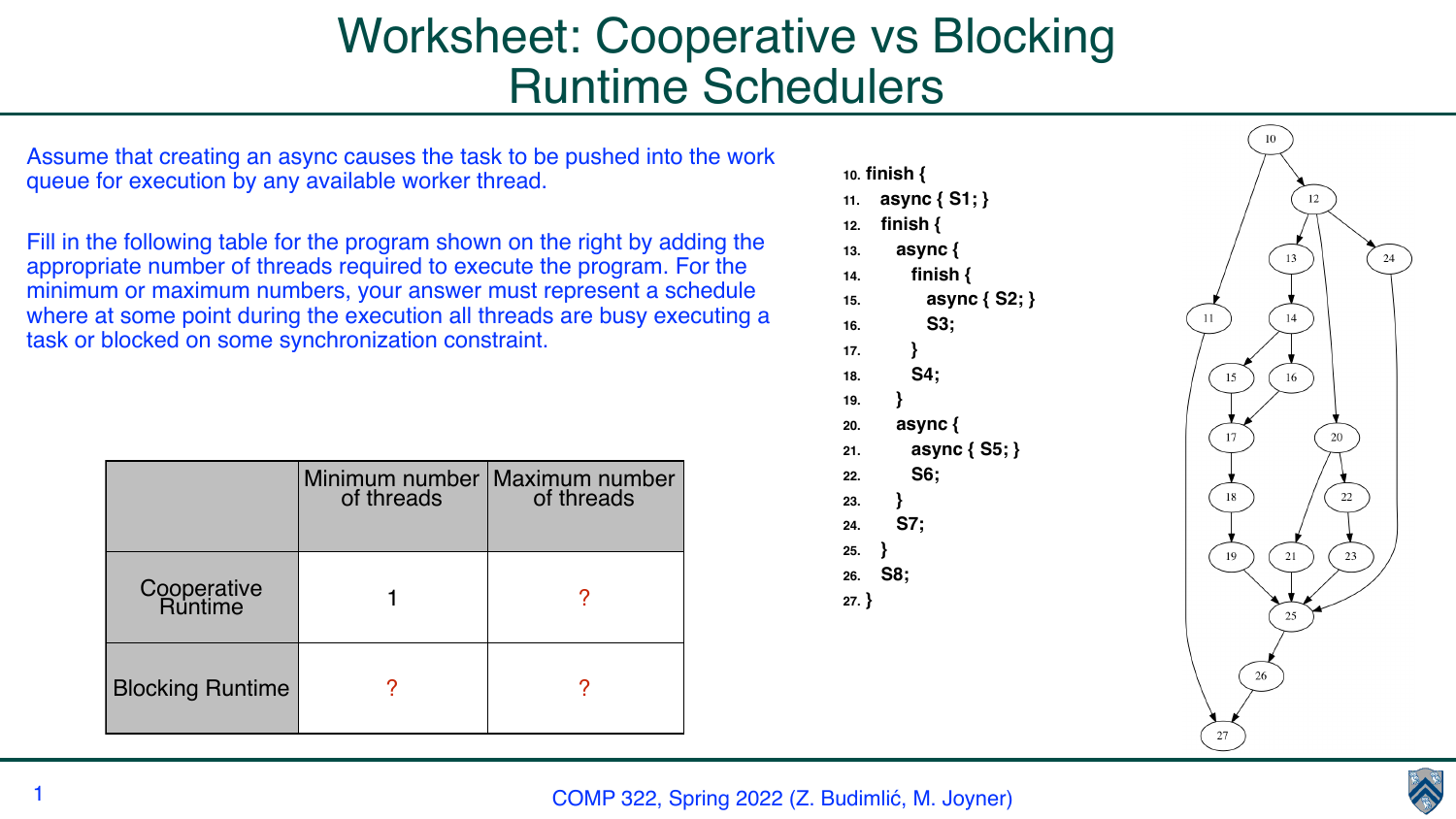#### COMP 322, Spring 2022 (Z. Budimlić, M. Joyner)



# Worksheet: Cooperative vs Blocking Runtime Schedulers

Maximum threads: If we proceed through the graph in top-down manner incrementally, how many maximum leaf nodes can we have?

**10. finish { 11. async { S1; } 12. finish { 13. async { 14. finish { 15. async { S2; } 16. S3; 17. } 18. S4; 19. } 20. async { 21. async { S5; } 22. S6; 23. } 24. S7; 25. } 26. S8; 27. }**



|                                | of threads | Minimum number   Maximum number<br>of threads |
|--------------------------------|------------|-----------------------------------------------|
| <b>Cooperative<br/>Runtime</b> |            | 6                                             |
| <b>Blocking Runtime</b>        |            | 6                                             |